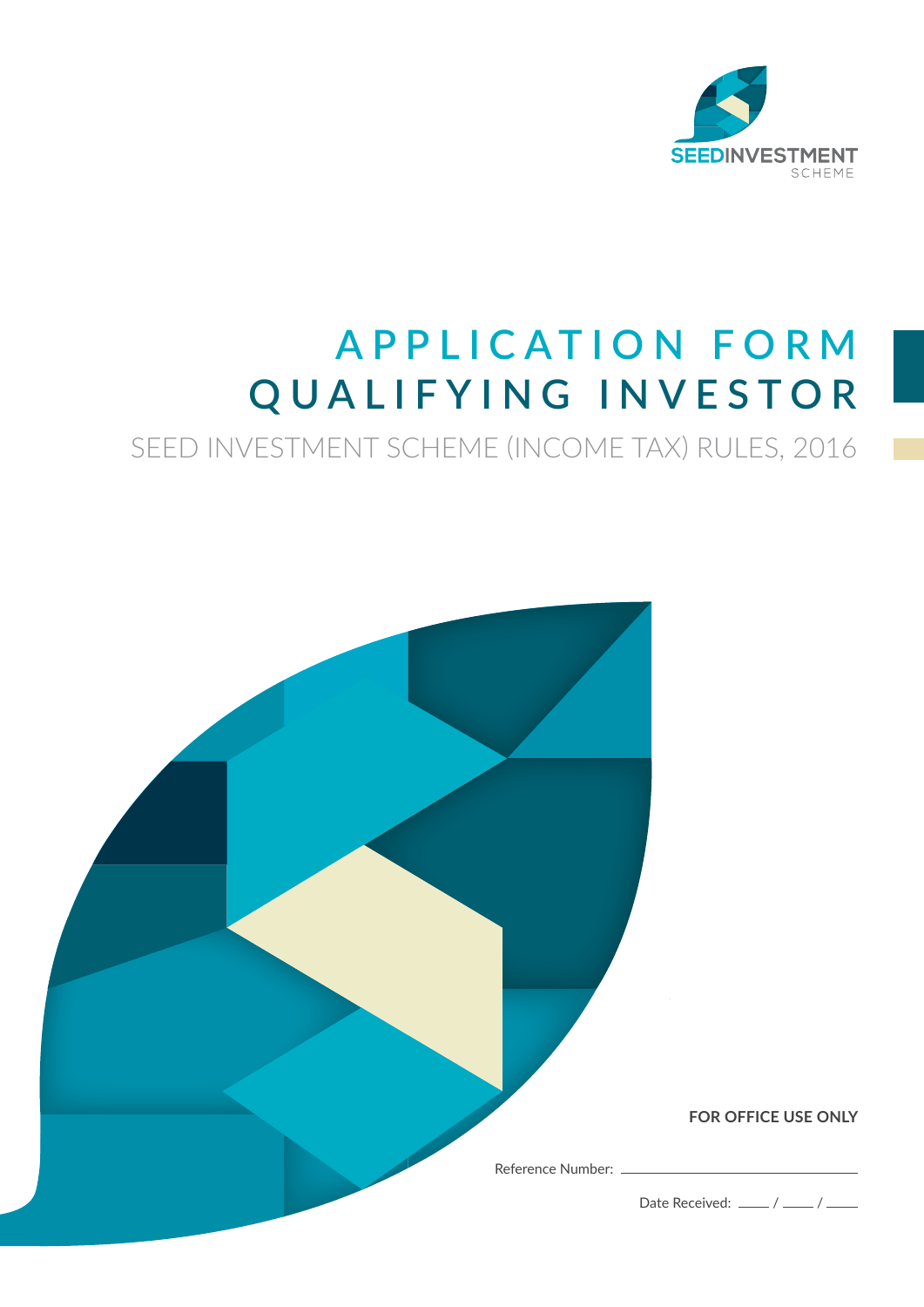

### NOTES O APPLICANT

The official Seed Investment Scheme Guidelines Issue Date 01/08/2106 can be downloaded from *http://mimcol.com.mt/sis*

This Application Form is to be completed by persons requesting the status of a 'qualifying investor' for the purposes of the Seed Investment Scheme (Income Tax) Rules, 2016. Prior to completing this Form, applicants should ensure that they have read and understood the Seed Investment Scheme Guidelines Issue Date 01/01/2016 and the relative Seed Investment Scheme (Income Tax) Rules, 2016 (S.L. 123.170).

- 1. This Application Form and any attached documents will be treated as confidential throughout and after the evaluation process.
- 2. Only Application Forms that include all relevant supporting documents will be considered.
- 3. All entries in this application must be clearly explained and substantiated.
- 4. This Form shall be signed by the Applicant with whom responsibility shall lie.
- 5. Only electronically filled in application forms will be accepted. Should the application be hand written, or should the format be altered, the application form will be rejected.

#### **DATA PROTECTION**

The information provided in this form and any attached documents, will be processed by the Malta Investment Management Company Limited (MIMCOL) to assess your eligibility, approve and assist under the Seed Investment Scheme (Income Tax Act) Rules, 2016 issued in terms of Article 14(2) and Article 96 of the Income Tax Act, Chapter 123 of the Laws of Malta. This information may also be disclosed and shared with the Inland Revenue Department, Employment and Training Corporation (ETC), any other Governmental Entity or the European Commission for the purpose of verifying abuse, generating statistical information and any other reason relevant to ensuring adequate control of public finances. Personal Information collected in this form shall be processed in accordance with the Data Protection Act, Cap 440 of the Laws of Malta. The Applicant has the right to access and rectify personal data. The Malta Investment Management Company Limited guarantees fair processing in respect of the Applicant's personal information in line with the provisions of the Data Protection Act, Chapter 440 of the Laws of Malta. MIMCOL will solely send the application information related to its services.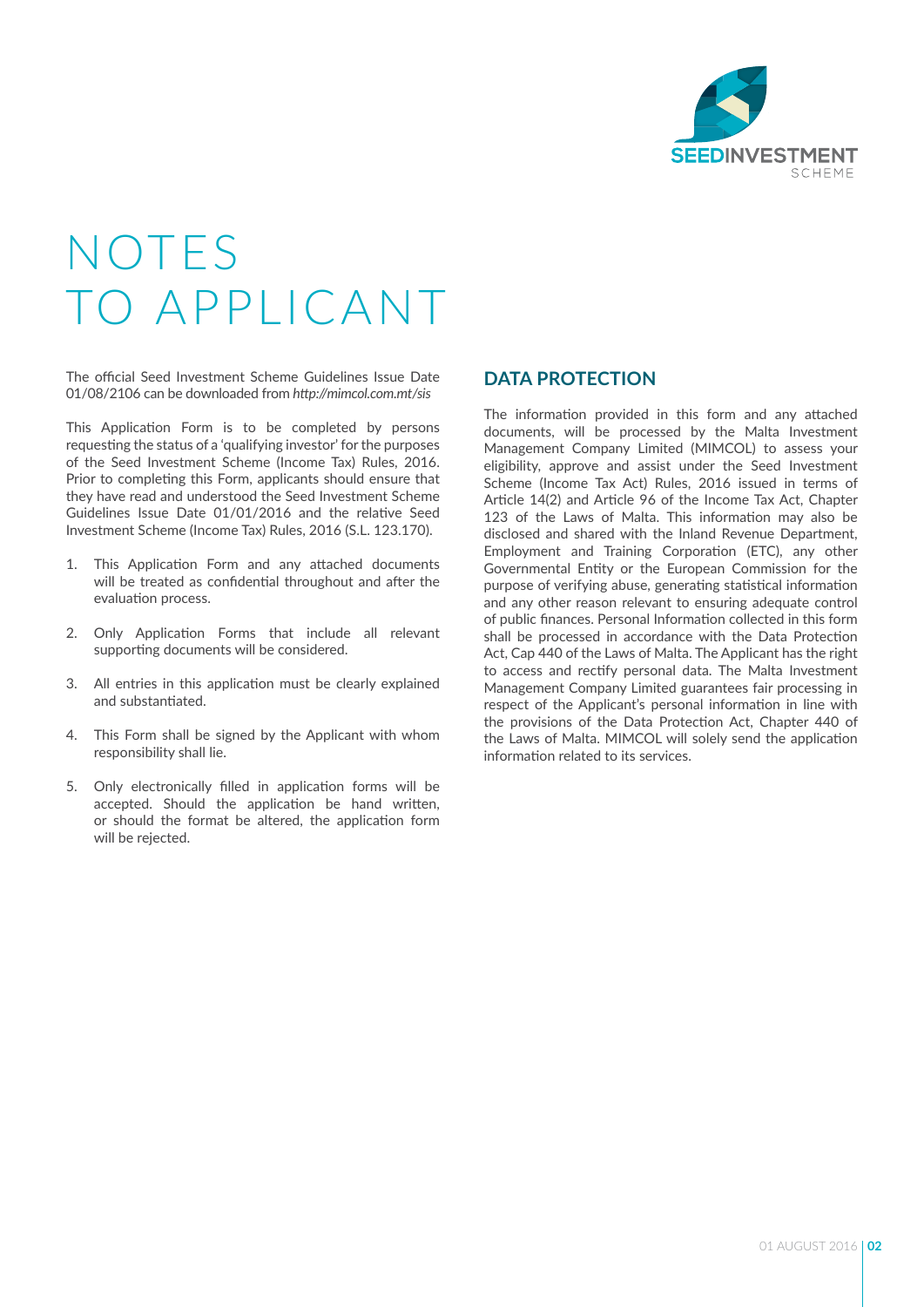

# /01 APPLICATION DETAILS<sup>1</sup>

|                                                                            | $1.3$ Address: $\_\_$                                                                                                                                                                                                         |  |  |
|----------------------------------------------------------------------------|-------------------------------------------------------------------------------------------------------------------------------------------------------------------------------------------------------------------------------|--|--|
|                                                                            |                                                                                                                                                                                                                               |  |  |
|                                                                            | ,我们也不会有什么。""我们的人,我们也不会有什么?""我们的人,我们也不会有什么?""我们的人,我们也不会有什么?""我们的人,我们也不会有什么?""我们的人                                                                                                                                              |  |  |
|                                                                            |                                                                                                                                                                                                                               |  |  |
|                                                                            |                                                                                                                                                                                                                               |  |  |
|                                                                            |                                                                                                                                                                                                                               |  |  |
|                                                                            |                                                                                                                                                                                                                               |  |  |
|                                                                            |                                                                                                                                                                                                                               |  |  |
|                                                                            |                                                                                                                                                                                                                               |  |  |
| ('Relevant Qualifying Company')                                            |                                                                                                                                                                                                                               |  |  |
|                                                                            |                                                                                                                                                                                                                               |  |  |
| 1.8 Description of Investment by Applicant in Relevant Qualifying Company: |                                                                                                                                                                                                                               |  |  |
|                                                                            |                                                                                                                                                                                                                               |  |  |
|                                                                            |                                                                                                                                                                                                                               |  |  |
|                                                                            |                                                                                                                                                                                                                               |  |  |
|                                                                            |                                                                                                                                                                                                                               |  |  |
|                                                                            |                                                                                                                                                                                                                               |  |  |
|                                                                            |                                                                                                                                                                                                                               |  |  |
|                                                                            |                                                                                                                                                                                                                               |  |  |
|                                                                            | <b>DESCRIPTION</b>                                                                                                                                                                                                            |  |  |
| Number of Shares                                                           | the control of the control of the control of the control of the control of the control of the control of the control of the control of the control of the control of the control of the control of the control of the control |  |  |
| Type and class of shares                                                   |                                                                                                                                                                                                                               |  |  |
| Nominal value per share                                                    |                                                                                                                                                                                                                               |  |  |
| Amount paid up on each share                                               |                                                                                                                                                                                                                               |  |  |
| Date of acquisition                                                        |                                                                                                                                                                                                                               |  |  |

*1In the event that any of the Applicant details change, the Applicant is under the obligation to inform MIMCOL without delay.*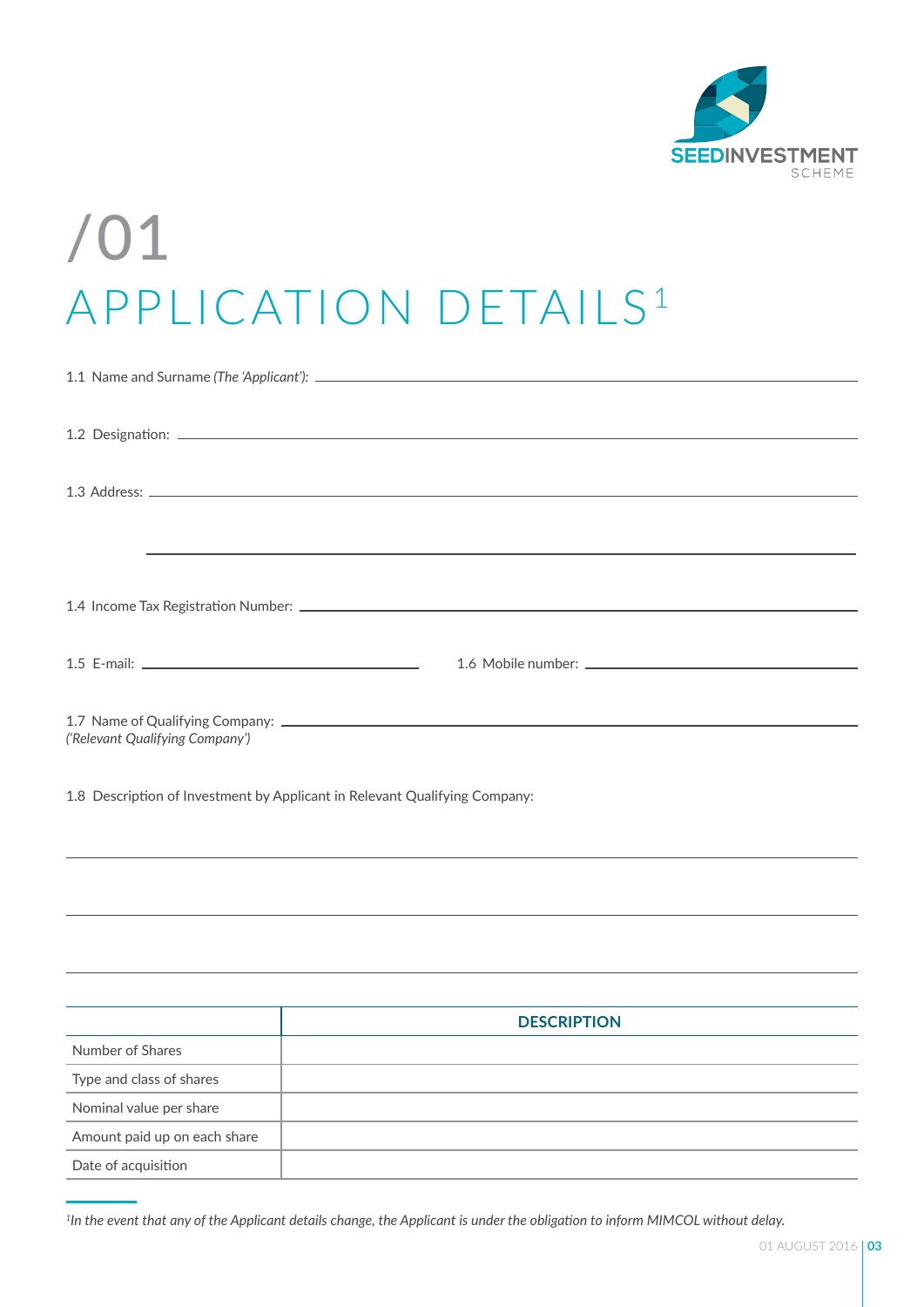

### /02 SELF-DECLARATION FORM

This form shall be signed by the Applicant or someone duly authorised on the Applicant's behalf (evidence of such authorisation to be annexed to this Form).

Pursuant to this application for determination of eligibility as a 'qualifying investor' in relation to the investment in the Relevant Qualifying Company in line with the Seed Investment Scheme Guidelines Issue Date 01/08/2016 and the relative Seed Investment Scheme (Income Tax) Rules, 2016 (S.L. 123.170), I hereby declare as follows:

- a. I am a natural person, being a person other than a legal entity who is not an undertaking for the purposes of the Treaty on the Functioning of the European Union (2007);
- b. I am one of the following (tick as appropriate):
- i. a resident of Malta or
- ii. an individual who falls within the purports of the provisos to Article 56(1)(c)(i) and (ii) of the Act
- c. I was not connected to the Relevant Qualifying Company prior to the subscription of the equity shares in the Relevant Qualifying Company i.e. I did not classify as one of the following:
- i. the investor's spouse, descendants and ascendants in the direct line and their relative spouses, his brothers or sisters; and their descendants;
- ii. a partner in a commercial or civil partnership of the qualifying investor;
- iii. a shareholder of the Relevant Qualifying Company in which it invests, including business angels and financial institutions, irrespective of their ownership;
- iv. an investor, or any of the persons mentioned in section (a) above, who is an employee of the Relevant Qualifying Company;
- v. an investor who, prior to the qualifying investment, already holds shares, whether directly or indirectly in the Relevant Qualifying Company;
- vi. an investor who is, upon winding up of the Relevant Qualifying Company, entitled to any of its assets, where such right existed in favour of the said investor prior to the company being granted the status of qualifying company in terms of the Rules;
- vii. an investor who has advanced to the Relevant Qualifying Company, funds by way of loan the terms of which establish the right of conversion into shares or other similar equity rights in Relevant Qualifying Company.
- d. I have subscribed to fully paid up equity shares at par in the Relevant Qualifying Company on my own behalf within a period of two years from when the Relevant Qualifying Company was issued with a Compliance Certificate for Qualifying Company, and I bear the full risk of such investment in the Relevant Qualifying Company.
- e. My investment in the Relevant Qualifying Company shall leverage other investment in the Relevant Qualifying Company involving the sharing of risks and rewards in proportion to the investment.
- f. I undertake to continue to hold the stated investment in the Relevant Qualifying Company for a period of not less than three years subsequent to the subscription thereof.
- g. I am not:
- an 'undertaking in difficulty', which term has the meaning assigned to it in Commission Regulation (EU) No 651/2014 of 17 June 2014 declaring certain categories of aid compatible with the internal market in application of Articles 107 and 108 of the Treaty (the 'Regulation');
- ii. an undertaking subject to an outstanding recovery order;
- iii. an undertaking that is expressly excluded from receiving the aid in terms of the Regulation;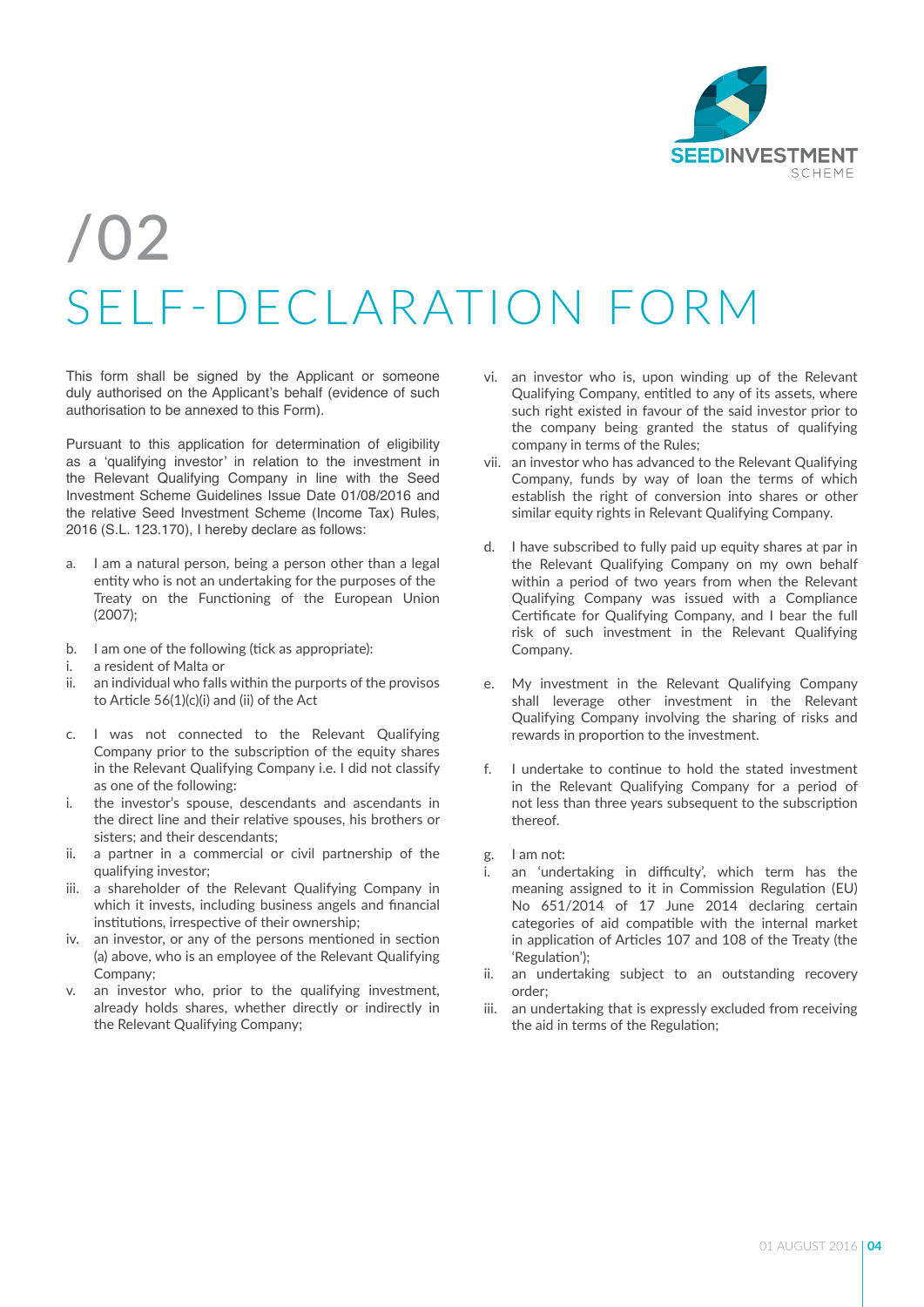

h. I have fully understood the terms and conditions set out in the Seed Investment Scheme Guidelines Issue Date 01/08/2016 and the relative Seed Investment Scheme (Income Tax) Rules, 2016 (S.L. 123.170). I confirm that the information provided in this Application Form is correct and complete.

#### **ANNUAL DOCUMENTATION CHECKLIST**

I fully declare that I will submit the following documentation and/or information on an annual basis following the issuance of a Compliance Certificate for a Qualifying Investor:

- a. A duly completed Annual Confirmation Form;
- b. A duly completed Self-Declaration Form;
- c. A declaration relating to the total investments made in each qualifying company to date;
- d. Any other documents which may be required by the Competent Authority or the Inland Revenue Department, including any documents which may be required in order to effectively determine the total amount of tax credits claimed.

I fully understand that for the purpose of the above, the Annual Confirmation Form mentioned in paragraph (a) above and supplementary information/ documentation indicated in paragraphs (b) to (e) above, is to be submitted annually, in any event, by not later than 30 days from each anniversary of the date of issuance of the Compliance Certificate for Qualifying Investor issued in my favour in relation to the investment in the Relevant Qualifying Company by MIMCOL.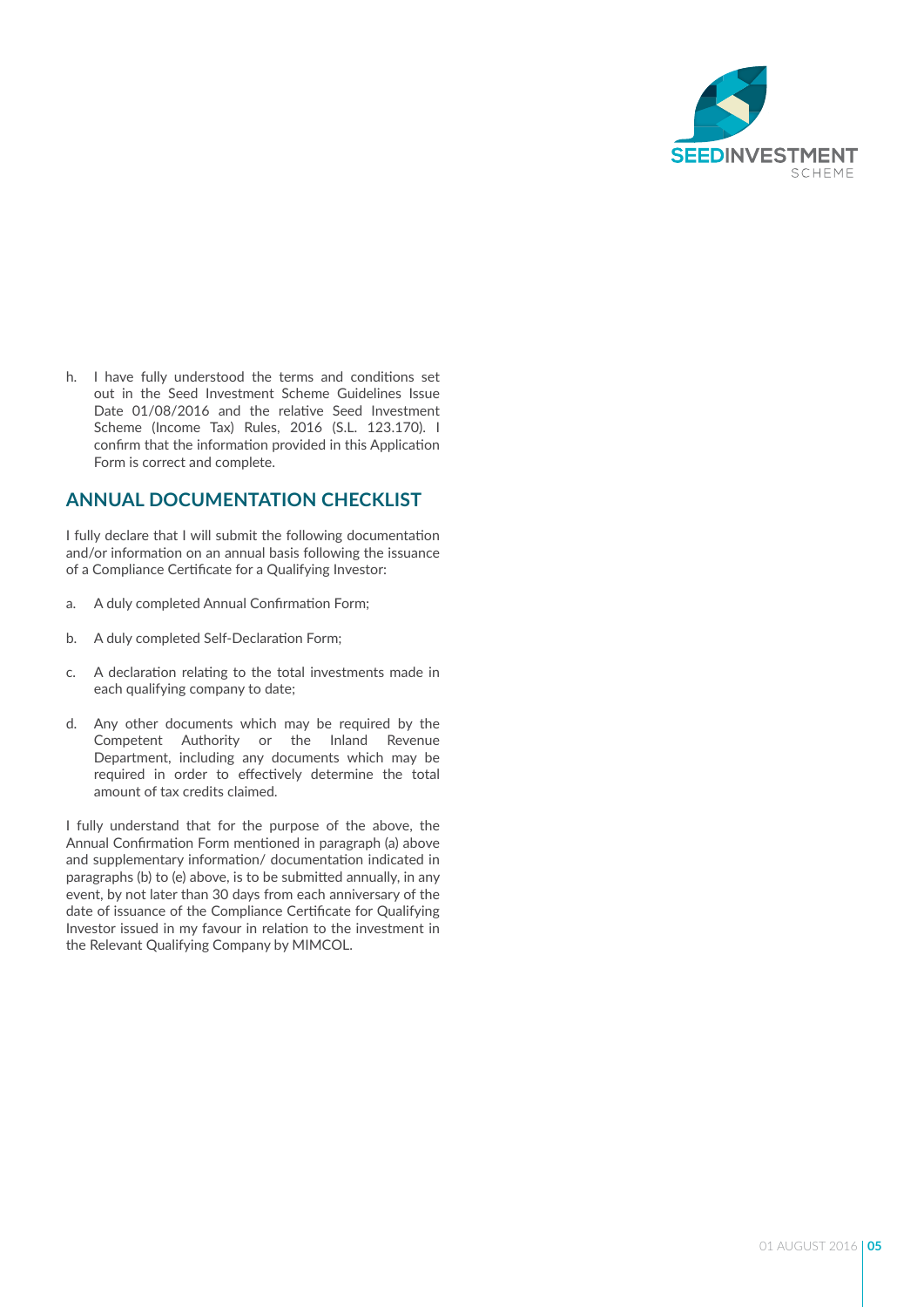

### /03 CHECKLIST

#### **3. CHECKLIST**

The following checklist has been drawn up so as to ensure that all the necessary documentation has been enclosed. Please tick all the documents submitted with this Application Form:

#### **OBLIGATORY INFORMATION**

Duly completed Application Form

Duly completed Self-Declaration Form

 $\Box$ Due Diligence information:

- a certified true copy of Applicant's passport;
- a certified true copy of Applicant's identity card (if applicable);
- bank reference letter/s addressed to MIMCOL relating to the Applicant indicating the period of time for which the Applicant has had a relationship with the relative bank;
- a copy of a recent utility bill of the Applicant;
- information on and evidence of source of wealth of the Applicant;
- Evidence issued by the relevant authority of investment in the Relevant Qualifying Company (e.g. good standing certificate of Qualifying Company; a copy of the allotment of shares agreement; a copy of the contract of subscription of shares).